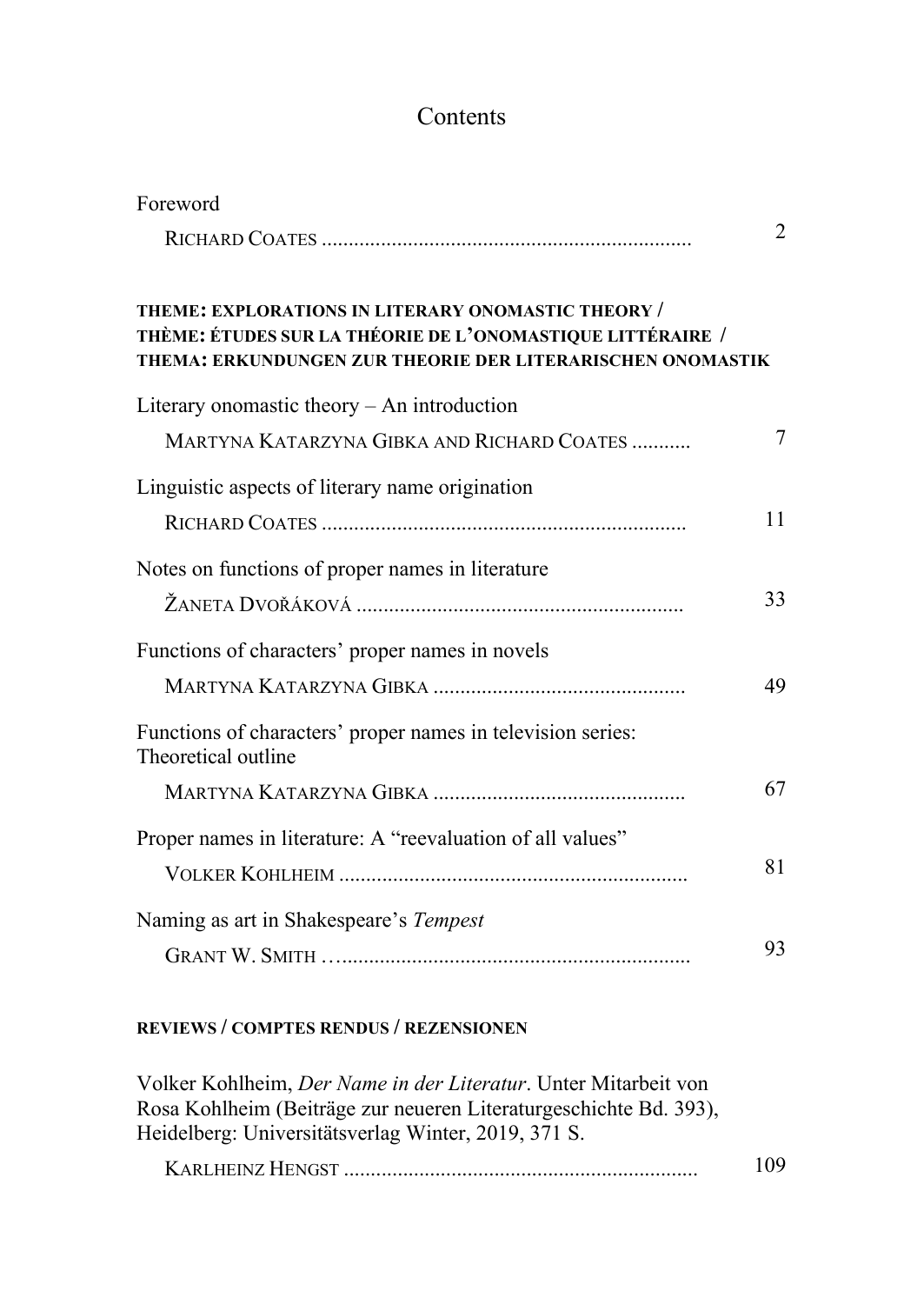| Oliviu Felecan (ed.), Onomastics between sacred and profane (Series<br>in Language and Linguistics), Wilmington, Del.: Vernon Press,<br>$2019, 412 +$ xxvi pp. |     |
|----------------------------------------------------------------------------------------------------------------------------------------------------------------|-----|
|                                                                                                                                                                | 113 |
| Martyna Gibka, Literary onomastics: A theory, Łódź: ArchaeGraph,<br>2019, 170 pp.                                                                              |     |
|                                                                                                                                                                | 119 |